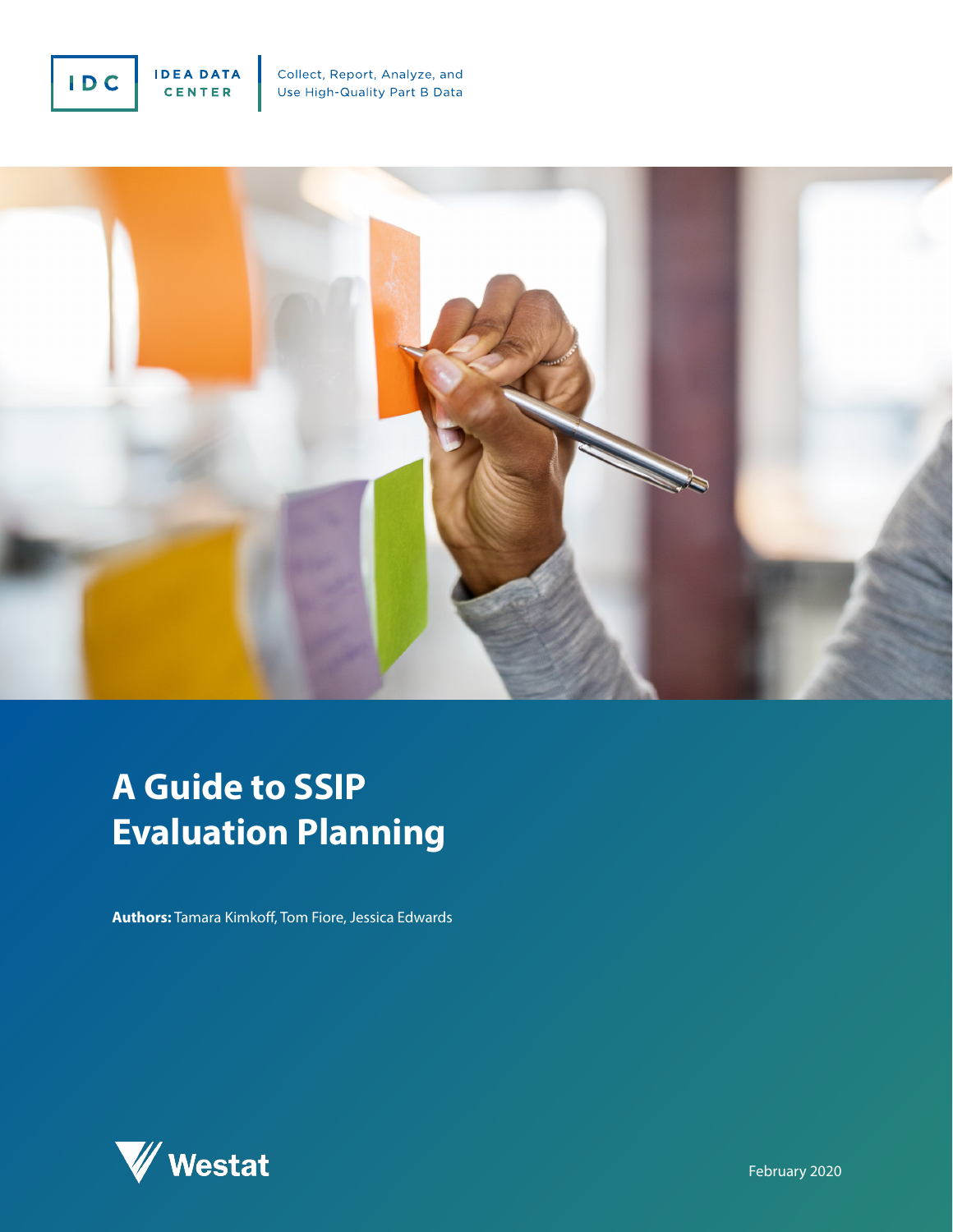

The IDEA Data Center (IDC) created this document under U.S. Department of Education, Office of Special Education Programs Grant number H373Y190001. Richelle Davis and Rebecca Smith serve as the project officers.

The views expressed herein do not necessarily represent the positions or policies of the U.S. Department of Education. No official endorsement by the U.S. Department of Education of any product, commodity, service, or enterprise mentioned in this publication is intended or should be inferred. This product is in the public domain. Authorization to reproduce it in whole or in part is granted.

For more information about the IDEA Data Center's work and its partners, see [www.ideadata.org.](http://www.ideadata.org/)

Suggested Citation:

Nimkoff, T., Fiore, T., and Edwards, J. (2020, February). A Guide to SSIP Evaluation Planning. IDEA Data Center. Rockville, MD: Westat.

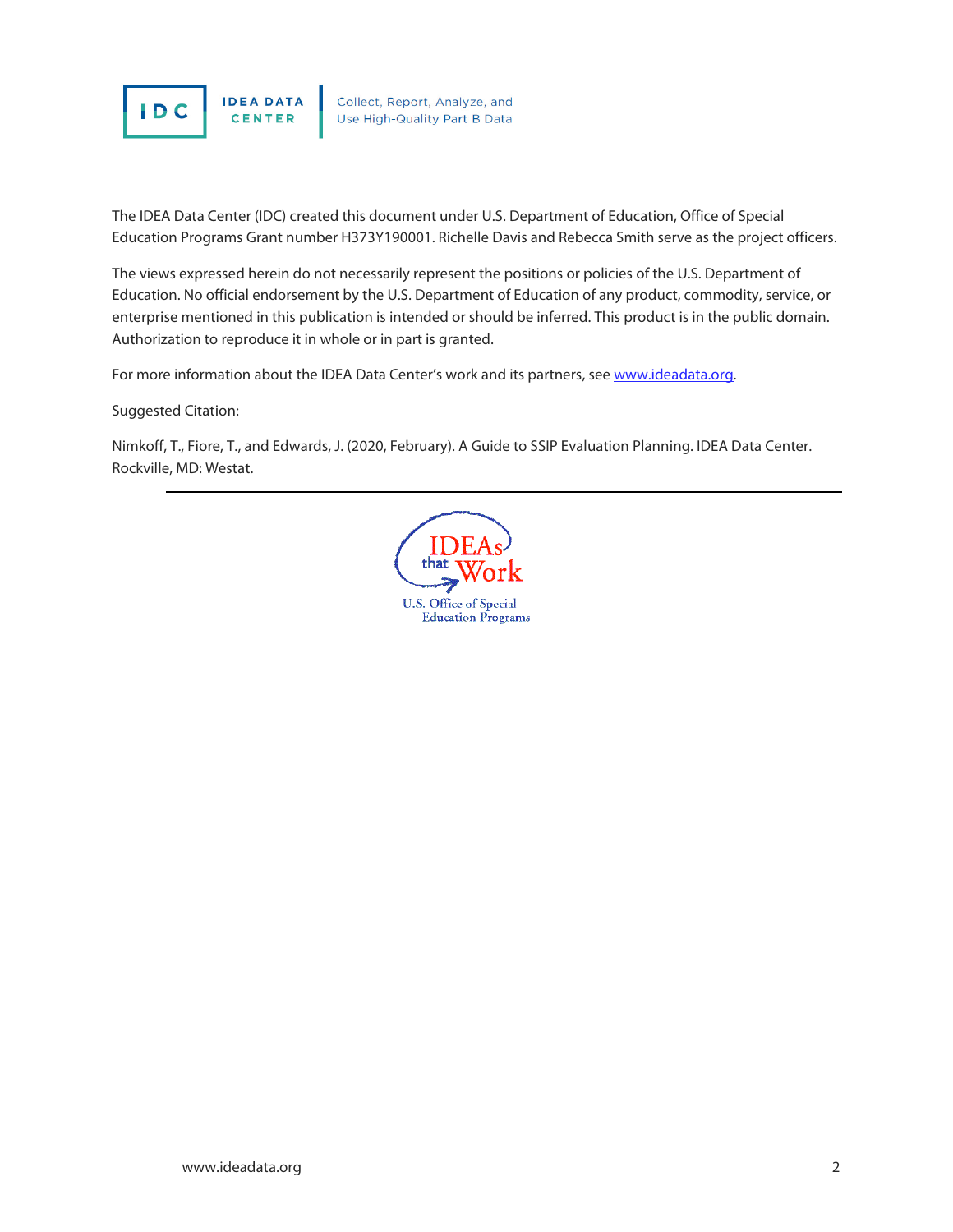## Table of Contents

| Step 3. Link Activities to Outputs and Outcomes (e.g., by Creating an Evaluation |  |
|----------------------------------------------------------------------------------|--|
|                                                                                  |  |
|                                                                                  |  |
|                                                                                  |  |
|                                                                                  |  |
|                                                                                  |  |
|                                                                                  |  |
|                                                                                  |  |
|                                                                                  |  |
|                                                                                  |  |
|                                                                                  |  |
|                                                                                  |  |
| SSIP Evaluation Worksheet 3: Logic Model-Graphical Format (No Arrows) 10         |  |
| SSIP Evaluation Worksheet 4: Logic Model-Graphical Format (Illustrating          |  |
|                                                                                  |  |
| SSIP Evaluation Worksheet 5: Outcomes in Relation to Evaluation Questions 12     |  |
| SSIP Evaluation Worksheet 5: Outcomes in Relation to Evaluation Questions        |  |
|                                                                                  |  |
| SSIP Evaluation Worksheet 6: Outcomes by Evaluation Question and Performance     |  |
|                                                                                  |  |
| SIPP Evaluation Worksheet 7: Evaluation Questions in Relation to Performance     |  |
| Indicators, Comparisons Planned, and Evaluation Design  15                       |  |
| SIPP Evaluation Worksheet 8: Evaluation Questions in Relation to Performance     |  |
| Indicators, Evaluation Design, Data Collection Method, and Tools16               |  |
| SSIP Evaluation Worksheet 9: Evaluation Data Collection Schedule 17              |  |
| SSIP Evaluation Worksheet 10: Evaluation Analysis Plans by Evaluation Question,  |  |
|                                                                                  |  |
| SSIP Evaluation Worksheet 11: Plan for Data Use and Dissemination                |  |
|                                                                                  |  |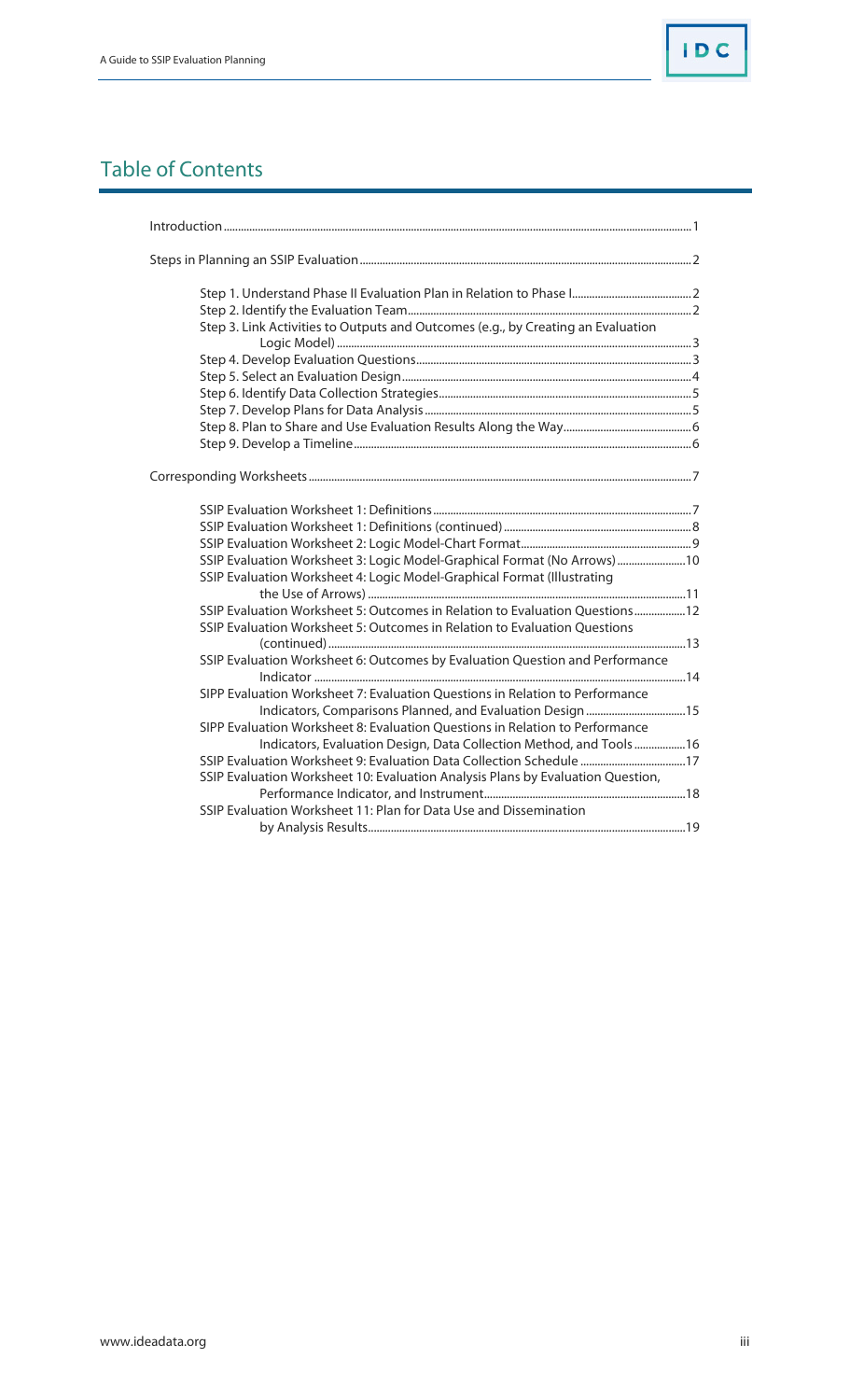# **Introduction**

The IDEA Data Center (IDC) Evaluation Work Group developed this document as a guide for IDC technical assistance (TA) providers to use when assisting state staff and other stakeholders in planning State Systemic Improvement Plan (SSIP) evaluation. We did not develop this document or the corresponding worksheets with the intent of providing standalone guidance to states. Instead, we view them as tools for TA providers to use in partnership with state staff. We recognize, however, that some state staff and non-IDC TA providers may find them useful as well, which is why we are pleased to make them available for download. For direct, individualized TA, contact your [IDC State Liaison](https://ideadata.org/technical-assistance/) or Tamara Nimkoff [\(TamaraNimkoff@westat.com\)](mailto:TamaraNimkoff@westat.com) who will connect you with an Evaluation TA Specialist.

The OSEP Guidance and Review Tools for Part B<sup>[1](#page-3-0)</sup> indicate that a state's SSIP Phase II evaluation plan should specify

- How the evaluation plan aligns to the theory of action and other components of the SSIP (e.g., data analysis, infrastructure analysis) [See Component 3(a)];
- How the evaluation includes stakeholders and how information from the evaluation will be disseminated to stakeholders [See Component 3(b)];
- The methods that will be used to collect and analyze data on the implementation and outcomes of the SSIP and the progress toward achieving intended improvements in the SiMR [See Component 3(c)]; and
- How the evaluation data will be used to examine the effectiveness of the implementation and progress toward achieving intended improvements and to make modifications to the SSIP as necessary [See Component 3(d)].

Below are nine steps with considerations for how to incorporate each of the elements into a well-thought-out plan for evaluating an SSIP.

- 1. Understand Phase II evaluation plan in relation to Phase I
- 2. Identify the evaluation team
- 3. Link activities to outputs and outcomes (e.g., by creating an evaluation logic model)
- 4. Develop evaluation questions
- 5. Select an evaluation design
- 6. Identify data collection strategies
- 7. Develop plans for data analysis
- 8. Plan to share and use evaluation results along the way
- 9. Develop a timeline

<span id="page-3-0"></span><sup>&</sup>lt;sup>1</sup> U.S. Department of Education, Office of Special Education Programs. (2015, May). Part B State Systemic Improvement Plan (SSIP) Phase II OSEP Guidance and Review Tool. Washington, DC: Author. Retrieved 1/31/202 from [https://osep.grads360.org/#communities/pdc/documents/8823.](https://osep.grads360.org/#communities/pdc/documents/8823)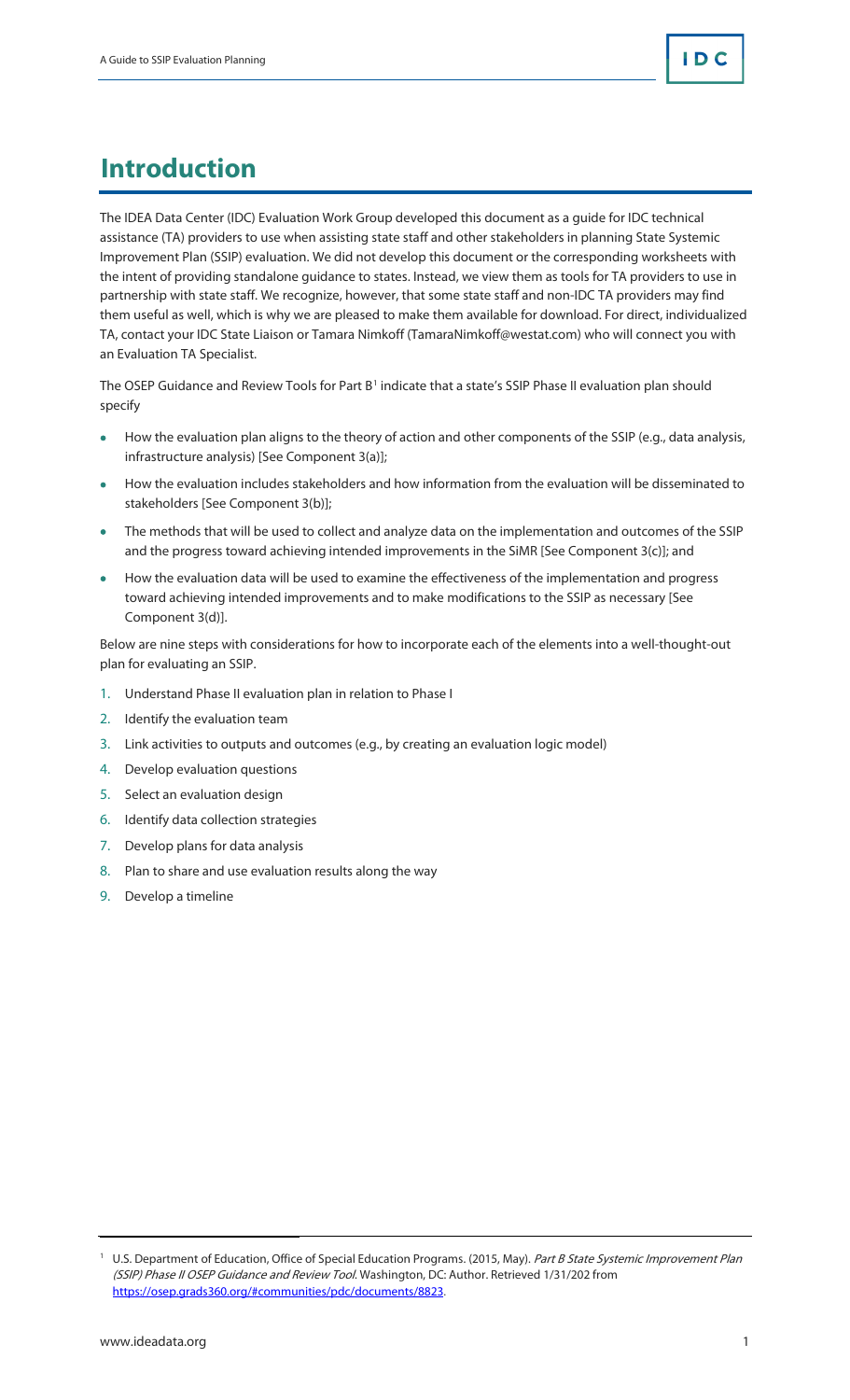# **Steps in Planning an SSIP Evaluation**

### Step 1. Understand Phase II Evaluation Plan in Relation to Phase I

- Consider how evaluation planning developed in Phase II aligns with, and in many ways, is an extension of the work conducted during Phase 1. The SSIP evaluation will
	- **o** Build off of the data analysis.
		- **Are useful data available?**
	- **o** Be informed by the infrastructure analysis.
		- What infrastructure is in place—strengths and challenges?
	- **o** Expand and test the theory of action.
		- **If** Is the program logic sound?
	- **o** Inform the coherent improvement strategies.
		- What specific actions must the state take to help local education agency (LEA) staff implement effective practice?
- Think broadly about what you want to accomplish with your evaluation. To begin developing or further specifying your evaluation plan, start by thinking broadly about what your evaluation may involve.
	- **o** What questions do you want and need to answer?
	- **o** What data do you need to evaluate implementation and outcomes of the SSIP and the progress toward achieving intended improvements in the SiMR?
	- **o** Make plans for asking stakeholders what they may want to learn from the evaluation.
	- **o** Consider your reporting requirements and the associated timelines.
	- **o** What resources does the state have to devote to the evaluation?
	- **o** What TA support is needed to plan or implement the evaluation?
- Once you begin to form a general framework of your evaluation's purposes and goals, you can start planning the evaluation activities in a more detailed manner.

### Step 2. Identify the Evaluation Team

- Identify the resources you have to conduct the evaluation.
	- **o** After previewing what you seek to accomplish with your evaluation,
		- **Consider whether you have the expertise in place to plan and conduct the evaluation.**
		- **EX Consider what evaluation needs your state may have and how you will seek and access evaluation** technical assistance as needed.
		- **Think about whether you will be working with an internal evaluator, external evaluator, or a** combination.
		- If different staff are filling various roles, including an external evaluator, consider how the work will be parceled out among multiple evaluator roles.
		- **Include individual stakeholders and organizations that will be affected by the evaluation in your** evaluation planning and possibly on the evaluation team.
	- **o** Identify the major evaluation activities you will be conducting (e.g., engaging stakeholders, framing the questions, data collection, data analysis) and the expertise and materials that will be required.
		- What resources (e.g., staff, monies, OSEP TA Centers) are available for conducting the evaluation?
		- **Are there resource constraints that may require you to adjust your evaluation plans?**
		- Are there alternatives that will allow you to carry out the evaluation activities as needed?
		- Are there resources you haven't tapped into, or are there ways to further maximize your existing resources?
- Select the team and define roles.
	- **o** Select team members to maximize resources, expertise, and diversity in perspectives (e.g., local agency staff, stakeholders).
	- **o** Seek external assistance as needed (e.g., external evaluator, technical assistance).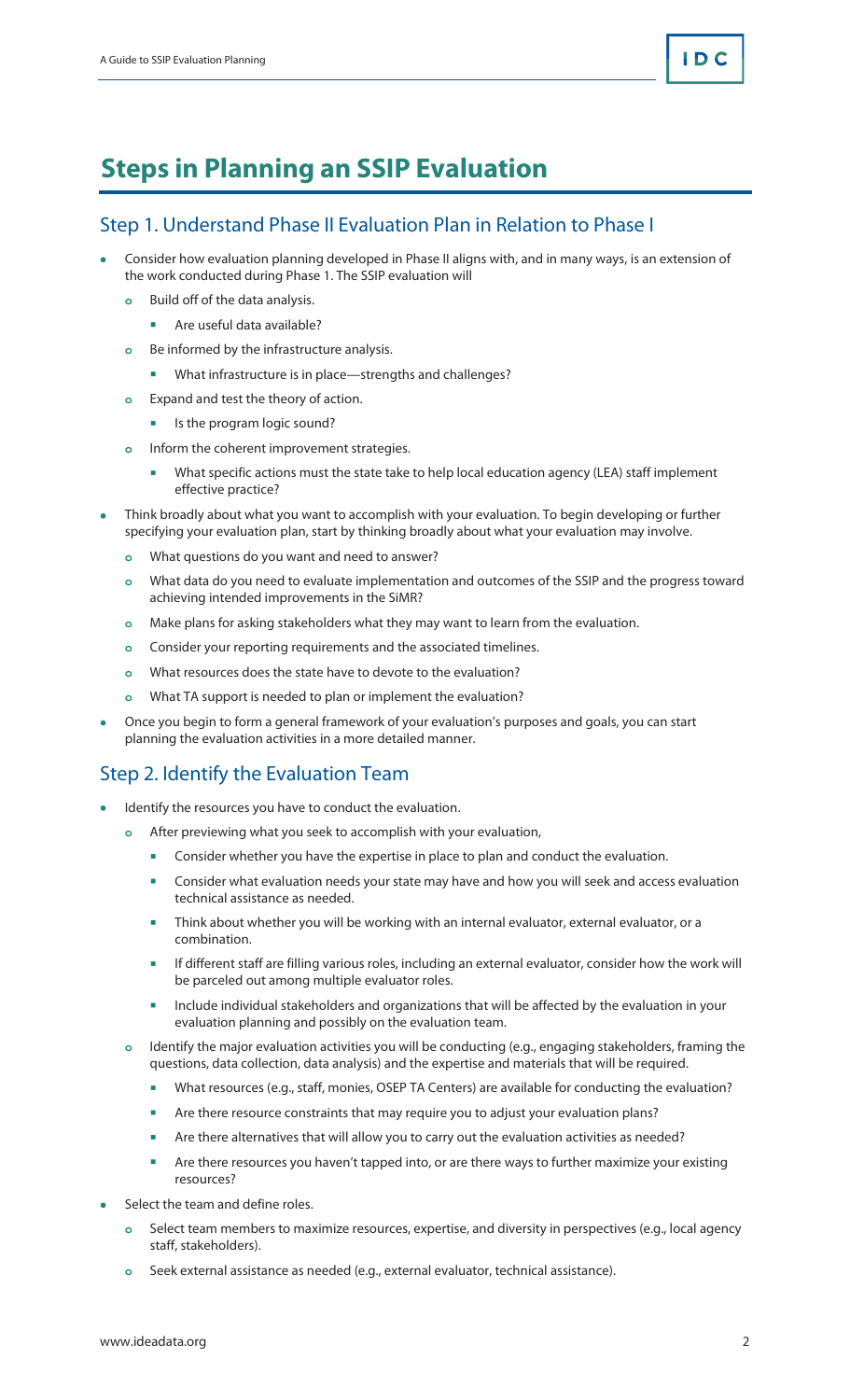## Step 3. Link Activities to Outputs and Outcomes (e.g., by Creating an Evaluation Logic Model)

As you plan your evaluation activities, keep your evaluation questions, data collection plans, and analysis plans closely tied to your theory of action to ensure you're collecting the data you need. An evaluation logic model can help with planning your evaluation activities up front and can help guide the evaluation activities during the duration of the project. While OSEP is not requiring that states include a logic model in their SSIP Phase II plan, an evaluation logic model can be very useful in evaluation planning as it shows important activities that lead to outputs that can be counted and outcomes that can be measured. [See SSIP Evaluation Worksheets 1-4]

- Consider these questions to help you create an evaluation logic model.
	- **o** What are your resources that go into the program (e.g., fiscal and other investments, project staff, organizational partners, stakeholders, technology, evidence-based practices related to intervention and implementation)? [Inputs]
	- **o** What are the broad approaches you have for realizing the theory of action and addressing the goals? [Strategies]
	- **o** What are the specific actions planned to implement those strategies? [Activities]
	- **o** What are the immediate results of the project activities? [Outputs]
	- **o** What are the direct results of the activities and their outputs? [Short-term Outcomes]
	- **o** What are the changes in the actions or behaviors based on knowledge or skills acquired through outputs? [Intermediate Outcomes]
	- **o** What are the results you anticipate that fulfill the SSIP's goals? [Long-term Outcomes]
	- **o** What is the measurable evidence for achieving each outcome? What are the criteria for successful implementation of each outcome? [Performance Indicators/Measures]
- Refer to your evaluation logic model often as a tool for ensuring that the specified data collection and other evaluation activities are occurring and staying on track. [See SSIP Evaluation Worksheet 9]
	- **o** Are all sources of data specified in the logic model being collected according to their respective timelines?
- As adjustments to the program or the evaluation are made during the course of the project, revise and update the evaluation logic model as needed.

### Step 4. Develop Evaluation Questions

Review the project goals, activities, and intended outcomes from the logic model. From these, you can begin to identify evaluation questions.

- Think about what you want to learn from the evaluation. Questions should address both process and outcomes.
	- **o** Process—How's it going?
		- **Are we clear about what we are doing? (gaining clarity)**
		- **•** Are we successfully accomplishing our activities? Are we doing what we intended to do (monitoring progress by measuring outputs and direct outcomes)?
		- **Are we doing things the right way? To what extent did we reach milestones in implementation** (e.g., # of sites, # of implementers trained to criterion, proficiency on fidelity measures) on schedule, gauging progress in implementation of activities?
		- Can we improve what we are doing? What can we do to fix what is not working (focusing on improvement)?
	- **o** Outcomes—What good did it do?
		- What are the results? Are we making a difference? Did we accomplish our goals? (examining impact)
		- Can we show that what we did was responsible for the accomplishments? (linking activities to outcomes)
		- How have the state and local infrastructure improved as a result of the SSIP implementation? (determining systems change)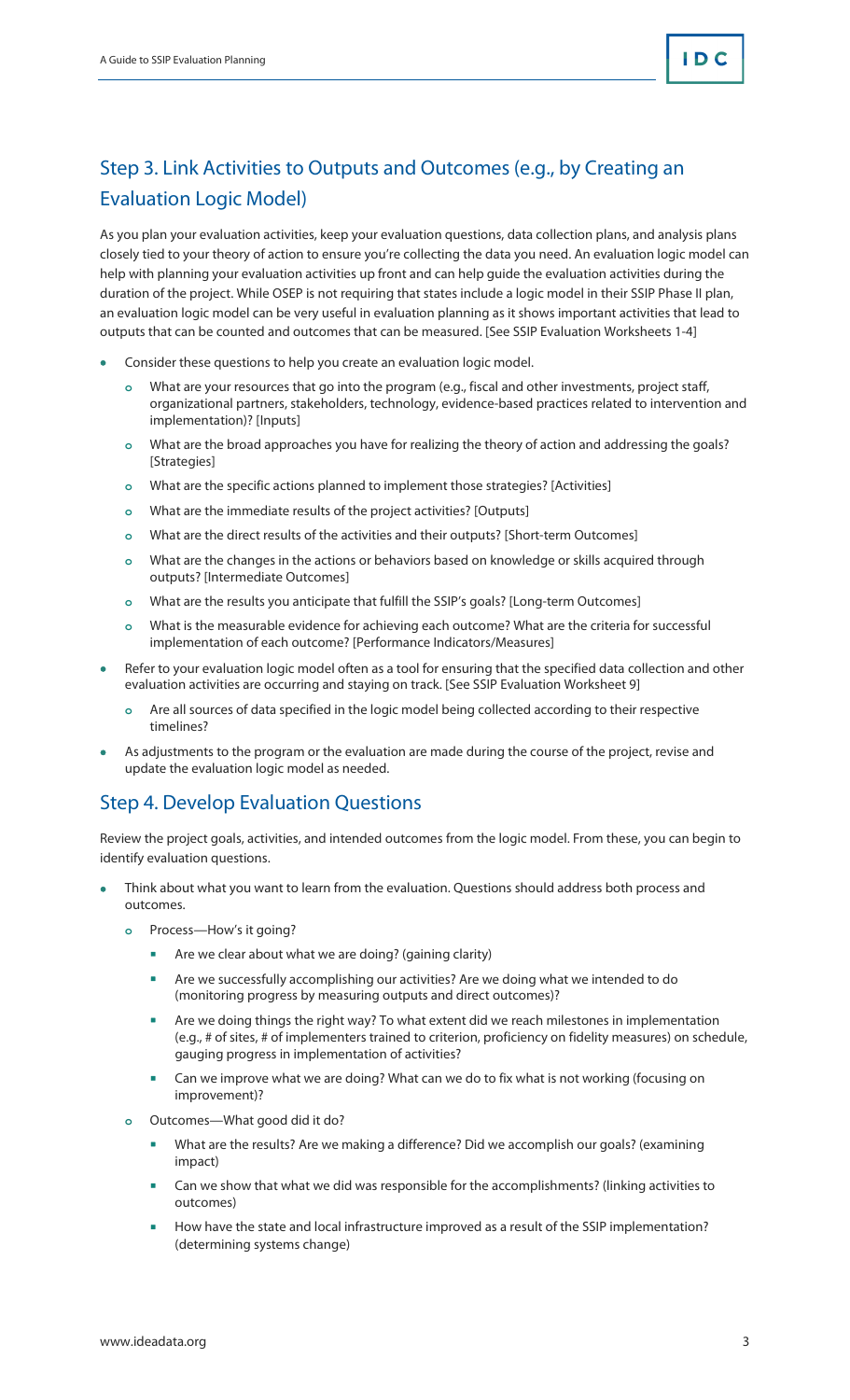- With consideration of the questions posed above, think through each significant strategy/activity and its related outputs and outcomes to develop a list of evaluation questions specific to the planned intervention and the ultimate outcome of interest. [See SSIP Evaluation Worksheet 5]
- Consider how stakeholders can participate in creating the evaluation questions to be asked and in judging the acceptability of the strategies to be used and the value of outcomes to be achieved.
- Look at your list of evaluation questions and fine-tune your questions, perhaps narrowing the list.
	- **o** Will the evaluation question
		- Be of interest to primary intended users?
		- **Provide information that addresses the intended use for the evaluation results?**
		- **EXECONTRIBUTE:** Contribute information that is not already known?
		- Be feasible to address, in terms of time, money, resources, and the evaluation team's skills?
- Develop specific indicators of progress based on the evaluation questions and linked outcomes. [See SSIP Evaluation Worksheet 6]
	- **o** Indicators are observable measures of the outcome at the child, student, family, educator, school, district, or state level. For example, what will it look like if the outcome is achieved?
	- **o** The indicators of progress point to what data you will need to collect and analyze.
		- They may begin with words such as number of, percent of, ratio of, proportion of, mean of, etc.

### Step 5. Select an Evaluation Design

With your evaluation questions in mind, you can proceed to determining the evaluation design or framework you'll use to guide your data collection and analysis plans. [See SSIP Evaluation Worksheet 7]

- Below are some questions to consider in order to determine your evaluation design.
	- **o** What are the objectives of the evaluation?
		- **Determine the information needed to make decisions about your SSIP and coherent improvement** strategies, as well as other information you'll need to know and report.
	- **o** What comparisons will be made to demonstrate the effectiveness of the coherent improvement strategies? For example,
		- Are you interested in change over time among students/systems (e.g., pre/post or longitudinal)?
		- **Are you interested in comparing outcomes for groups of students or families to outcomes for** others?
	- **o** What evaluation design will constitute sufficient evidence for what you need to know? For example,
		- Pre/post data versus longitudinal data with more than two time points?
		- **Participants/groups serving as their own control, rather than using other individuals/groups?**
		- **In-depth, detailed description of the improvement strategies' implementation and outcomes?**
		- Comparison of the outcomes of improvement strategies for one or more groups with groups that are similar in terms of their demographic and socioeconomic characteristics but may differ in ways not measured?
		- **Random assignment to compare the outcomes of improvement strategies for one or more groups** with an equivalent group or groups that did not receive the improvement strategies?
	- **o** If using comparison group data, how will you obtain those data?
		- **Are there comparable groups that won't be exposed to the improvement strategies?** 
			- a Are the data you need already routinely collected for this population/comparison group, or would data collection plans need to be developed for this group?
		- If individuals or groups will be exposed to the improvement strategies at different times, will it be possible to collect data from a comparison group before they are exposed to the strategy?
- As you consider your evaluation design, keep in mind the following:
	- **o** The resources available for data collection, management, and analysis;
	- **o** The availability and feasibility of comparison groups; and
	- **o** The availability of data to measure outcomes.

ID C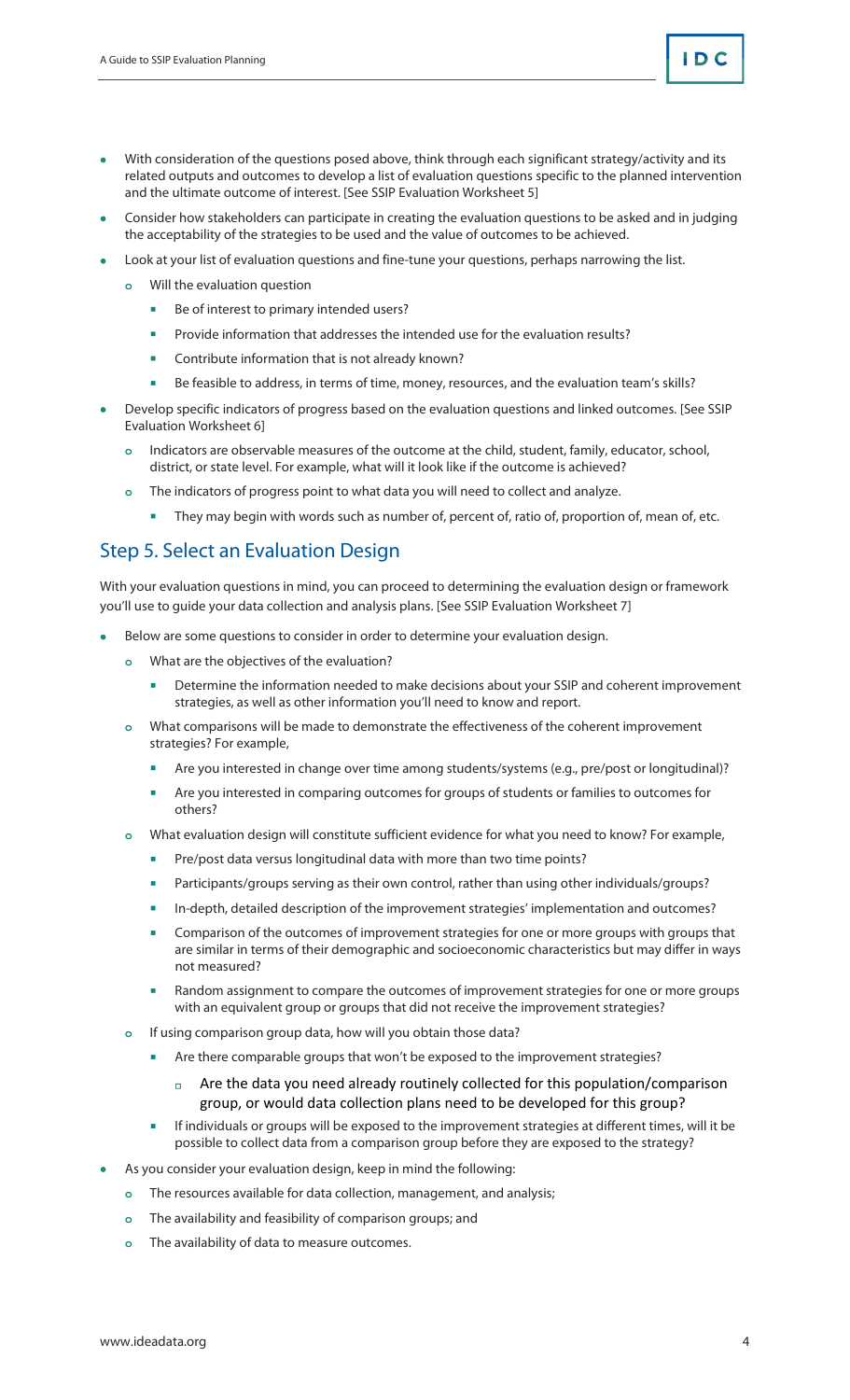### Step 6. Identify Data Collection Strategies

Specify the methods that the state will use to collect data to evaluate implementation and outcomes of the SSIP and the progress toward achieving intended improvements in the SiMR. [See SSIP Evaluation Worksheets 8 and 9]

- Consider how each type of evaluation question will be approached.
	- **o** How will you measure implementation fidelity?
	- **o** What data will need to be collected to assess whether the coherent improvement strategies are associated with changes in outcomes? (test your theory of action)
	- **o** How will the evaluation measure state infrastructure changes needed to better align current initiatives identified in the infrastructure analysis conducted in Phase I? (measure infrastructure development)
	- **o** How will you evaluate the effectiveness of the support/professional development for LEA staff's implementation of evidence-based practices (EBPs)?
- Consider what data sources and evaluation tools could be used.
	- **o** Think about the extent to which information can be collected and analyzed in a low-cost and practical manner.
	- **o** Identify existing data sources.
		- **Consider use of data that are already routinely collected.**
		- **Consider whether someone is available to assist you in accessing data you need.**
		- **Consider program documents such as logs, records, minutes of meetings.**
	- **o** Think about whether there are already developed instruments that fit your needs.
		- **If so, consider what steps need to be taken to obtain permission to use the instruments.**
		- **Think about what adjustments may be needed.**
	- **o** Determine what instruments need to be developed.
		- **What value might there be in developing your own tools?**
		- Is tool development feasible in terms of time, money, and evaluation team skills?
- Consider which data-gathering strategies would be best received and most productive.
	- **o** Consider the local district or school culture.
	- **o** Think about who will be your sources of information (e.g., educators, parents, district staff, administrators) and how you can maximize their buy-in.
	- **o** Will respondents conform to the methods? For example, will they fill out questionnaires carefully, engage in interviews or focus groups, allow observations to be done?
	- **o** Will the information appear as credible to decisionmakers (e.g., funders or policymakers)?
	- **o** Who can administer the data collection tools? Is training required?
- Determine your schedule for data collection.
	- **o** What collection schedule is needed to answer the evaluation questions?
	- **o** Are data to be collected as pre/post or at regular intervals?
- Consider whether you will be conducting a sample, such as a sample of the target students with disabilities or a sample of districts or schools.
	- **o** If so, how will you ensure that the sample is representative of all of the participants exposed to the coherent improvement strategies?

### Step 7. Develop Plans for Data Analysis

Specify the methods that the state will use to analyze data to evaluate implementation and outcomes of the SSIP and the progress toward achieving intended improvements in the SiMR.

- Think about data analysis strategies. [See SSIP Evaluation Worksheet 10]
	- **o** Consider potential analyses and how you need to take them into account as you plan your data collection activities (e.g., planning for pre/post or comparison group designs).
	- **o** Consider analysis expertise and resources (e.g., available software).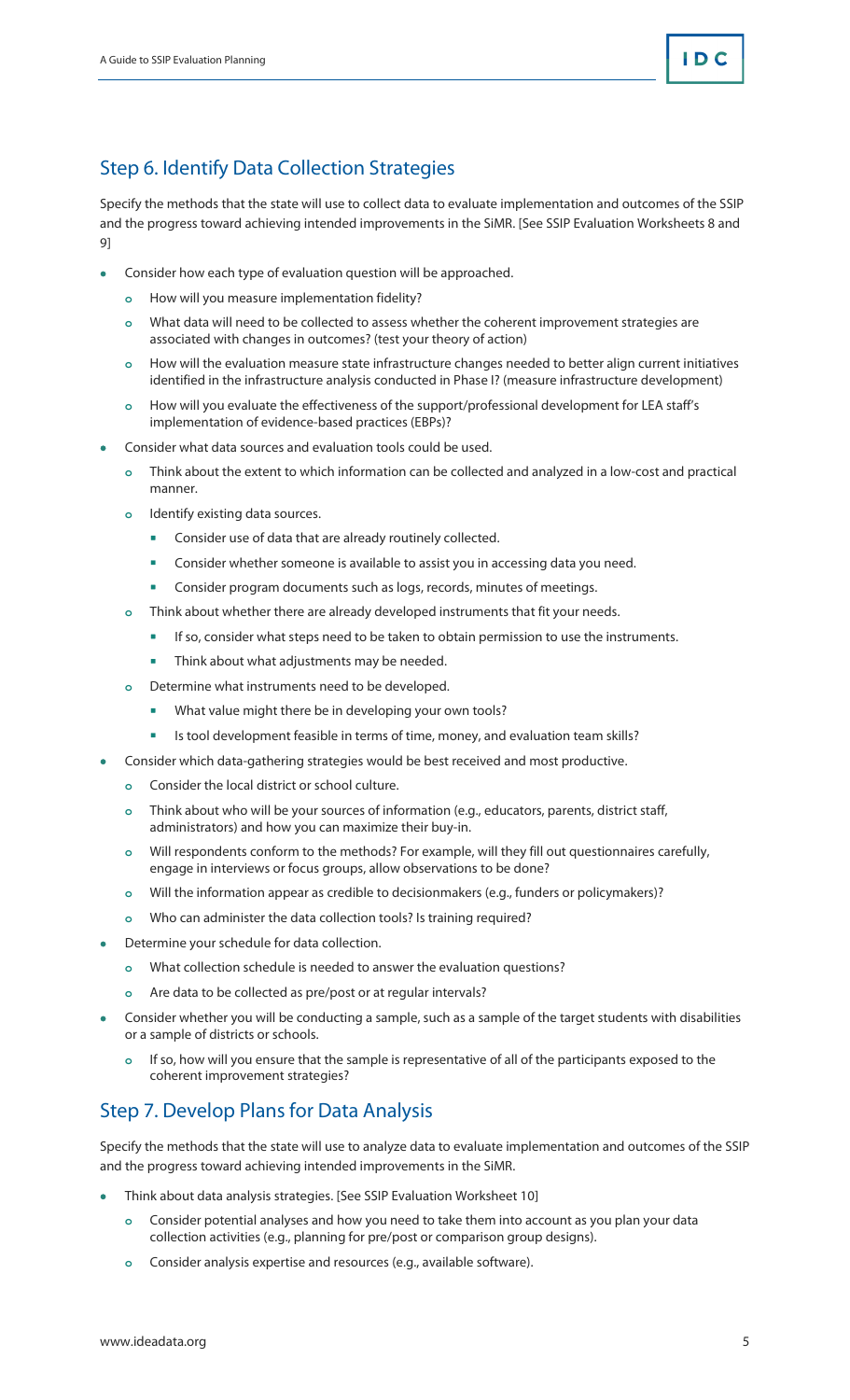- Consider whether the timelines for data collection and analysis fit well with your monitoring and reporting needs. [See SSIP Evaluation Worksheets 9 and 11]
- **o** Are you aware of lags or delays that may affect the availability of certain data?

### Step 8. Plan to Share and Use Evaluation Results Along the Way

When you develop your evaluation plan, think ahead about how you will share the results and how you expect/hope the results will be used. In order to maximize your efficiency and learning, also consider how you, as a team, will communicate along the way. [See SSIP Evaluation Worksheet 11]

- Think about what will make the evaluation useful for yourselves and your stakeholders.
- Inform and involve people with the organizational authority and power to act on data once it is generated.
- Consider how often the data will be reviewed for progress monitoring and program improvement.
	- **o** What will this review involve?
	- **o** Who will participate in the review?
- Consider how stakeholders will continue to be informed and provided opportunities to weigh in on the ongoing implementation of the evaluation.
- Specify how the state will use the evaluation data to examine the effectiveness of implementation, to assess the progress toward achieving intended improvements, and to modify the SSIP as necessary.
- Determine how changes will be made to the implementation and improvement strategies as a result of the data reviews.
- Determine the process that will be used to modify the SSIP, including the SiMR, as necessary.

### Step 9. Develop a Timeline

Develop a timeline that identifies important dates based on the evaluation questions you have identified, the general evaluation design, your plans for data collection and analysis, and plans for sharing and using results of the evaluation along the way.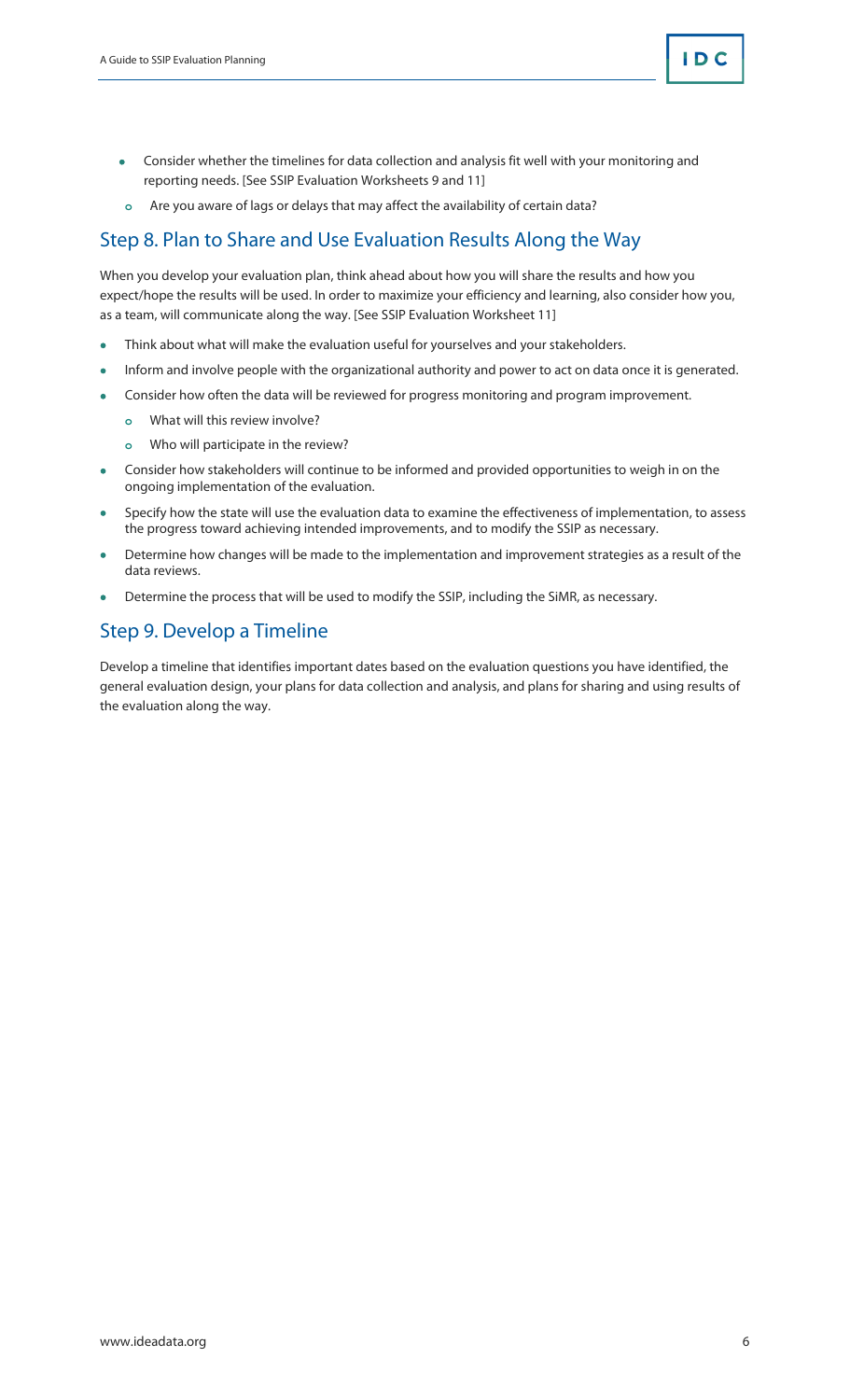# **Corresponding Worksheets**

### SSIP Evaluation Worksheet 1: Definitions

| <b>Term</b>      | <b>Definition</b>                                                                                                                                                                                                                                                                                                                                                         |  |  |  |  |  |  |  |
|------------------|---------------------------------------------------------------------------------------------------------------------------------------------------------------------------------------------------------------------------------------------------------------------------------------------------------------------------------------------------------------------------|--|--|--|--|--|--|--|
| Theory of action | An illustration of a program that starts with a vision statement and presents, through if-then statements, a series of strategies that will result in the accomplishment of the<br>vision.                                                                                                                                                                                |  |  |  |  |  |  |  |
| Logic model      | A graphical representation that puts specificity to a theory of action by showing components that are systematically connected to accomplish desired results. A Logic Model for<br>Evaluation depicts the key activities, countable outputs, and measurable outcomes on which an evaluation will focus.                                                                   |  |  |  |  |  |  |  |
| Inputs           | Resources that go into the program<br>Fiscal and other investments<br>Stakeholders<br>$\bullet$<br>Project staff<br>Technology<br>$\bullet$<br>٠<br>Organizational partners<br>Evidence-based practices related to intervention and implementation<br>$\bullet$<br>$\bullet$<br>Examples: Combining initiative with SPDG, Using internal department evaluation specialist |  |  |  |  |  |  |  |
| Strategies       | Broad approaches to realizing the theory of action and addressing the goals<br>Infrastructure development<br>Scale-up and sustainability<br>$\bullet$<br>Improvement in practices<br>Analysis and reporting<br>$\bullet$<br>$\epsilon$<br>Example: Implementation of evidence-based literacy practices using the Reading at School and Home program                       |  |  |  |  |  |  |  |
| Activities       | Specific actions that implement strategies<br>Actionable plans based on the program's theory of action<br>Flesh out strategies through concrete events and products<br>Example: Establish family partnerships to support student literacy                                                                                                                                 |  |  |  |  |  |  |  |
| Outputs          | Immediate results of the project activities<br>Description and number of intervention products/events<br>Project accomplishments<br>۰<br>Customer contacts with products and events<br>Reports of implementation and results<br>$\bullet$<br>Fidelity of implementation of activities<br>Examples: 3 trainings were held, 107 educators attended the trainings            |  |  |  |  |  |  |  |

www.ideadata.org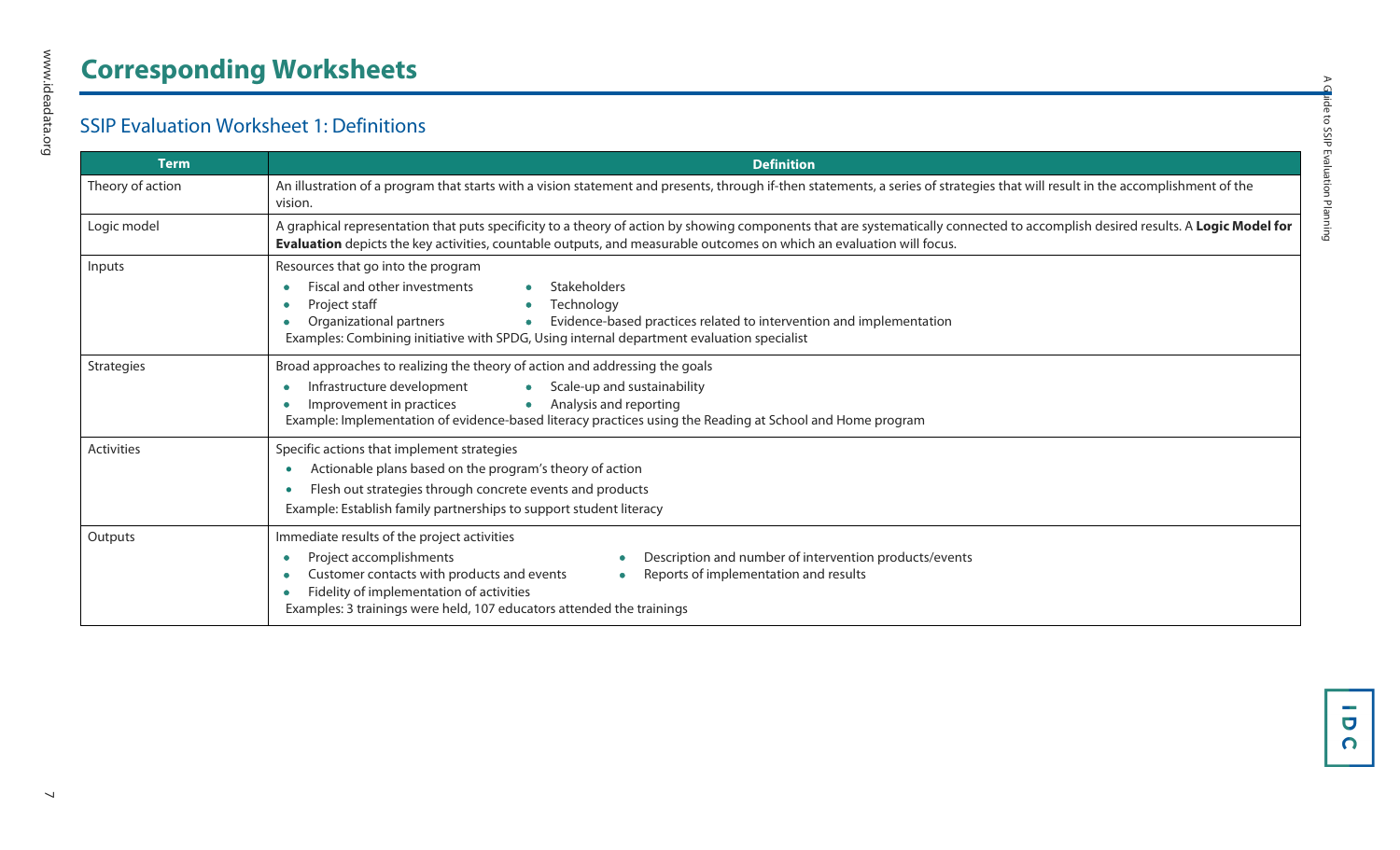### SSIP Evaluation Worksheet 1: Definitions (continued)

| <b>Term</b>            | <b>Definition</b>                                                                                                                                                                                                                                                                                                                                                                                                                                                                                                                                                                   |
|------------------------|-------------------------------------------------------------------------------------------------------------------------------------------------------------------------------------------------------------------------------------------------------------------------------------------------------------------------------------------------------------------------------------------------------------------------------------------------------------------------------------------------------------------------------------------------------------------------------------|
| Short-term outcomes    | Direct results of the activities and their outputs<br>What participants learn as a result of outputs<br>What awareness, attitudes, or skills participants develop<br>Example: Parents learn how to monitor their child's reading                                                                                                                                                                                                                                                                                                                                                    |
| Intermediate outcomes  | Changes in the actions or behaviors based on knowledge or skills acquired through outputs<br>Changes in adult actions or behaviors based on knowledge or skills acquired<br>Fidelity of the intervention<br>Improved organizational functioning<br>Improved infrastructure and system functioning<br>Example: Increase in number of times parents read with their children                                                                                                                                                                                                          |
| Long-term outcomes     | The results that fulfill the SSIP's goals<br>Broadest program outcomes<br>Results that fulfill the project's goals<br>Impact on children or youth with disabilities or their families<br>Program scale-up and sustainability<br>Example: Increase in student literacy levels                                                                                                                                                                                                                                                                                                        |
| Performance indicators | Statement that shows that an outcome is being partially or totally achieved<br>Specific, observable, and measurable piece of information<br>Concrete evidence that the program has had an impact on a desired outcome<br>Evidence can be qualitative or quantitative<br>Usually begins with words such as number of, percent of, ratio of, proportion of, mean, or similar phrases<br>Examples: 95 percent of teachers measure student reading progress twice a week using (name the measure), 90 percent of families adopt at least one in-home approach to<br>read to their child |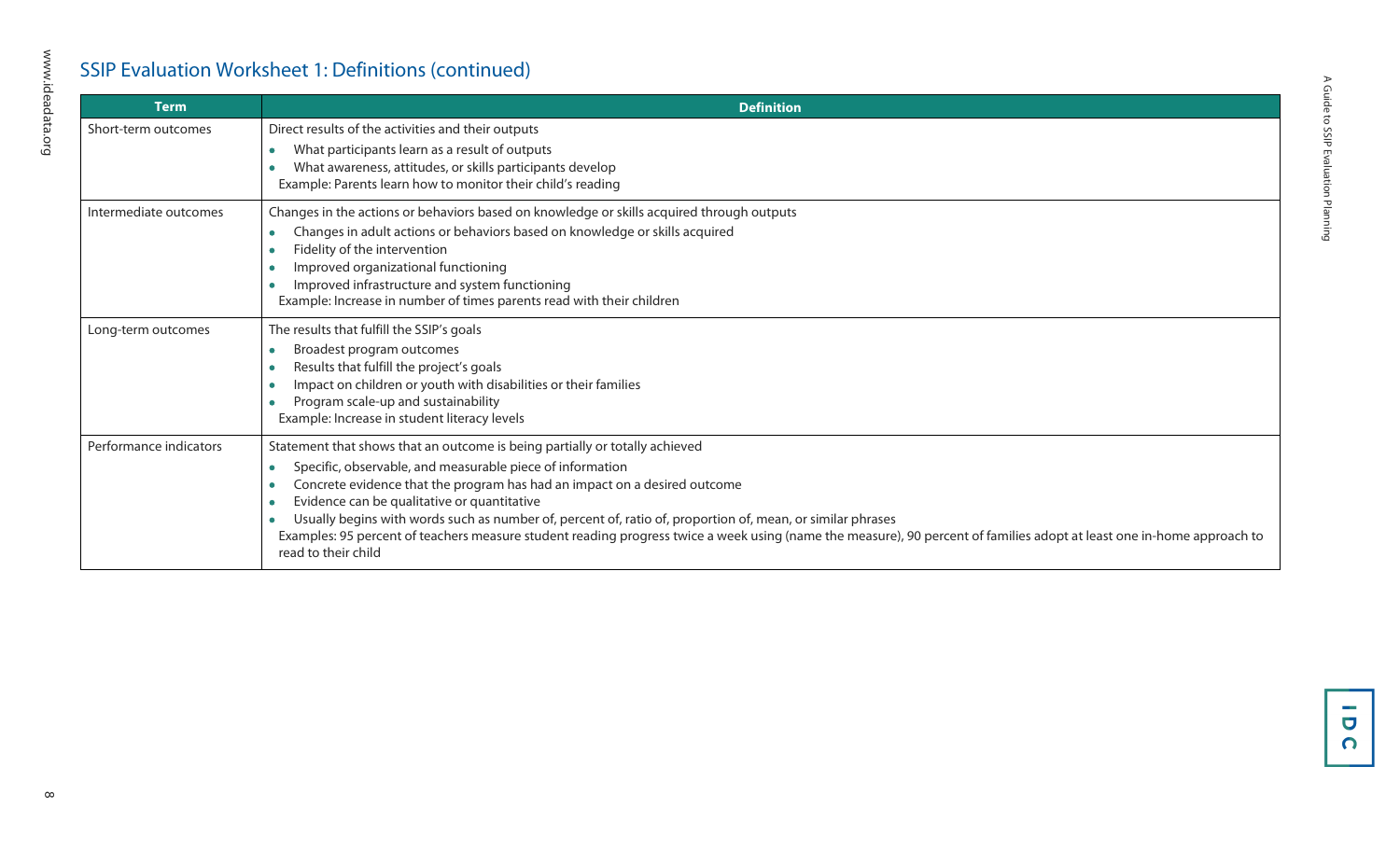# SSIP Evaluation Worksheet 2: Logic Model-Chart Format

www.ideadata.org

| $\mathsf{SiMR:}\_\mathsf{---}$ |                                                     |                                                  |                                                                                       |
|--------------------------------|-----------------------------------------------------|--------------------------------------------------|---------------------------------------------------------------------------------------|
| <b>Inputs</b>                  | Strategies/activities                               | <b>Outputs</b>                                   | <b>Outcomes</b>                                                                       |
| 1.<br>2.                       | <b>A.</b><br>(1)<br>(2)<br>(3)                      | $\bullet$<br>$\bullet$<br>$\bullet$              | <b>Short-term:</b><br>$\bullet$<br>$\bullet$<br>$\bullet$                             |
| 3.<br>4.                       | <b>B.</b><br>(4)<br>(5)<br>(6)<br>(7)<br>(8)<br>(9) | ٠<br>$\bullet$<br>$\bullet$                      | $\bullet$<br><b>Intermediate:</b><br>$\bullet$<br>$\bullet$<br>$\bullet$<br>$\bullet$ |
|                                | C.<br>(10)<br>(11)                                  | $\bullet$<br>$\bullet$<br>$\bullet$              | Long-term:<br>$\bullet$<br>$\bullet$                                                  |
|                                | D.<br>(12)<br>(13)<br>(14)                          | $\bullet$<br>$\bullet$                           |                                                                                       |
|                                | E.<br>(15)<br>(16)<br>(17)<br>(18)<br>(19)          | $\bullet$<br>$\bullet$<br>$\bullet$<br>$\bullet$ |                                                                                       |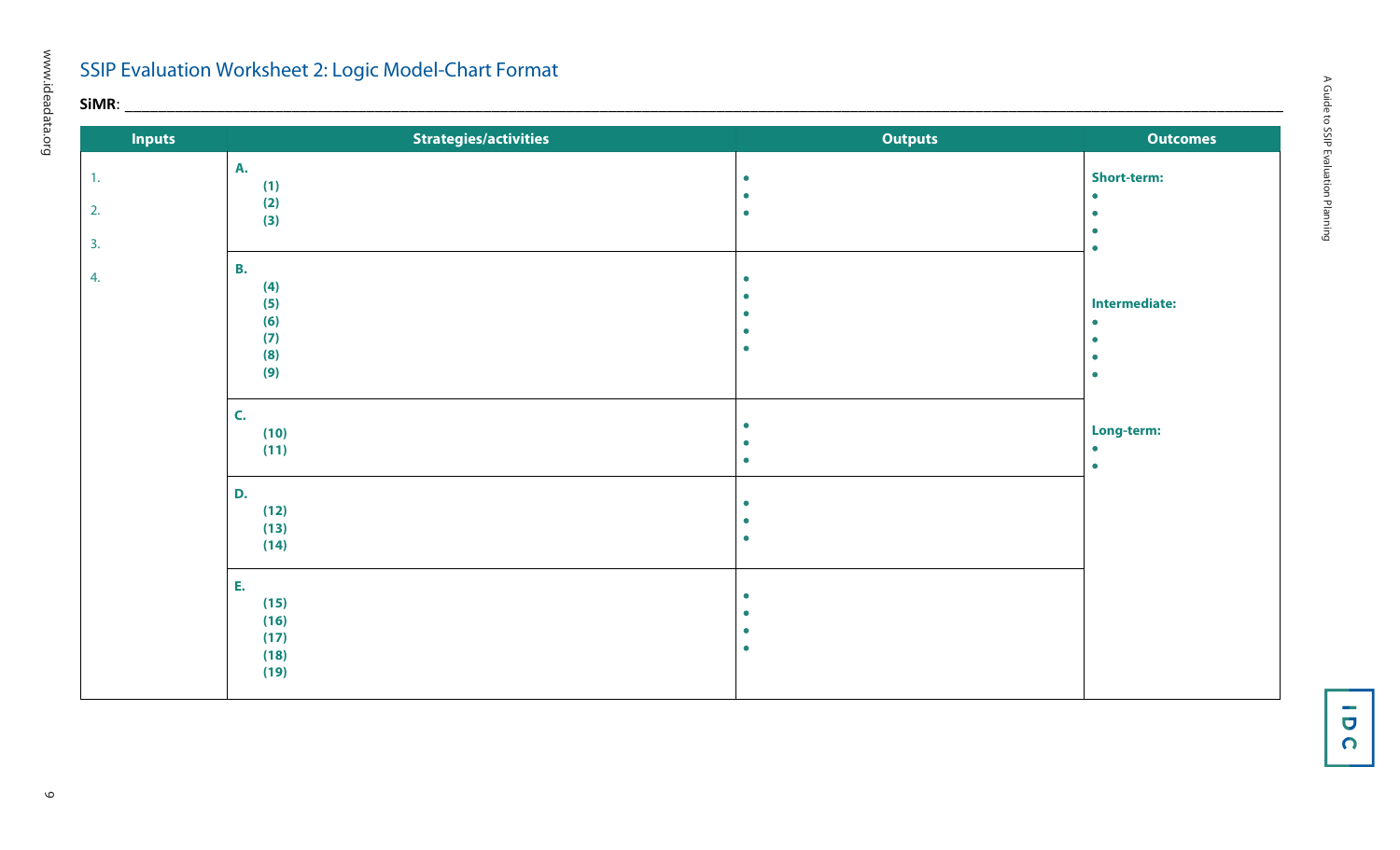### SSIP Evaluation Worksheet 3: Logic Model-Graphical Format (No Arrows)

### SiMR



A Guide to SSIP Evaluation Planning A Guide to SSIP Evaluation Planning

> $\overline{\mathbf{G}}$  $\Omega$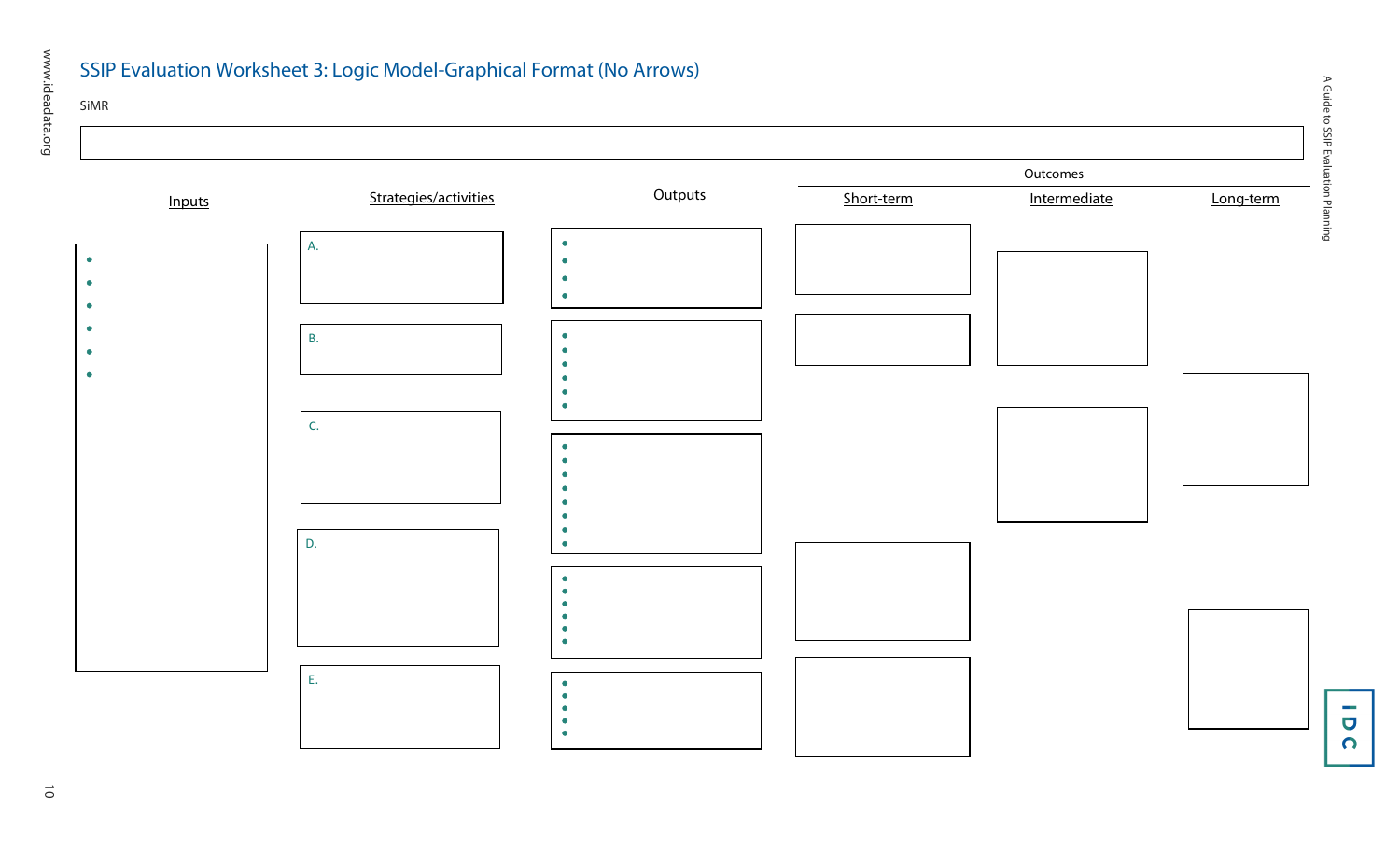### SSIP Evaluation Worksheet 4: Logic Model-Graphical Format (Illustrating the Use of Arrows)

### SiMR



 $\overline{\phantom{a}}$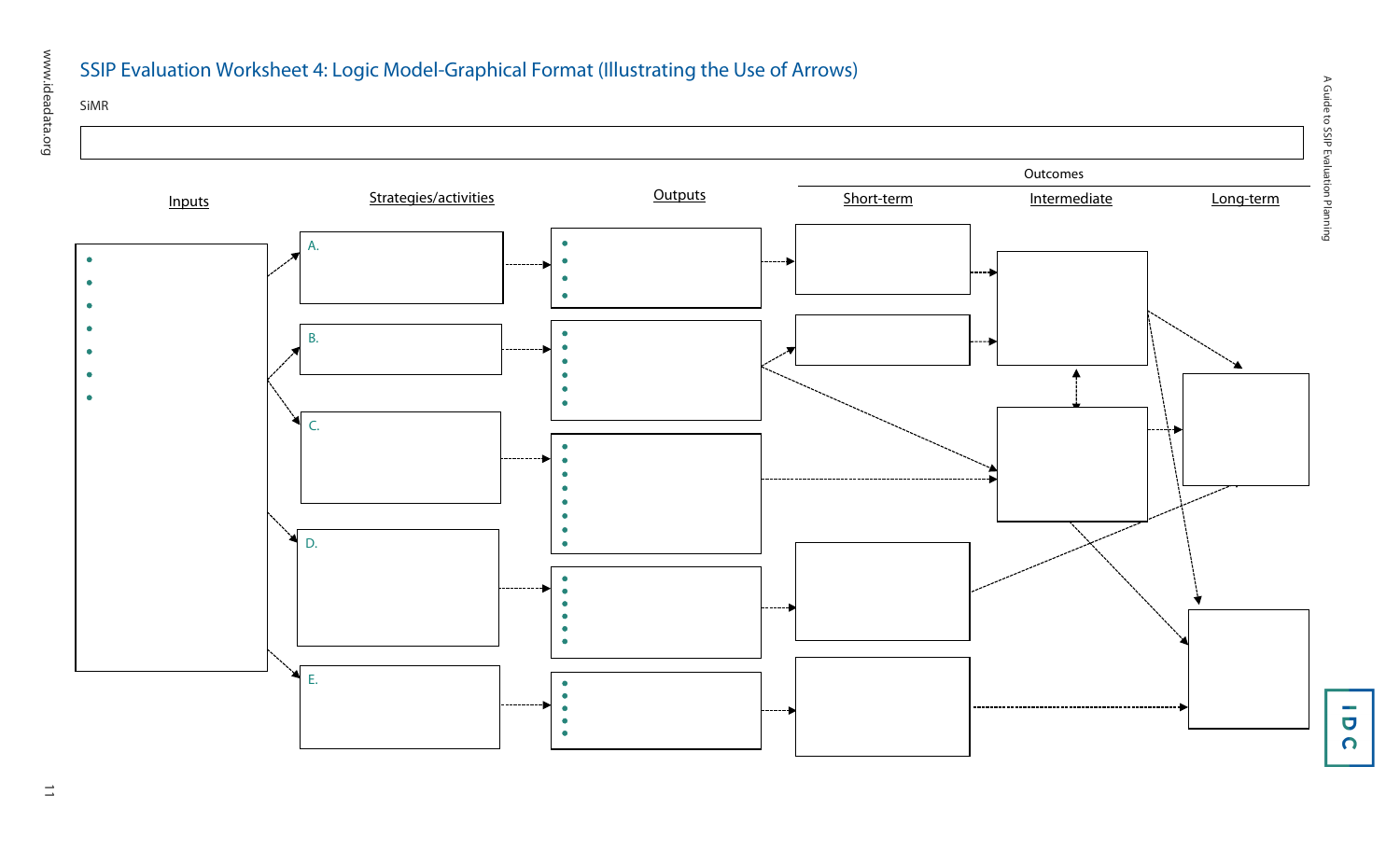### SSIP Evaluation Worksheet 5: Outcomes in Relation to Evaluation Questions

| Strategies/activities | <b>Outputs</b>         | <b>Outcomes</b>   | <b>Evaluation questions</b> |
|-----------------------|------------------------|-------------------|-----------------------------|
| A.                    | $\bullet$              |                   |                             |
| $\overline{1}$ .      | $\bullet$<br>$\bullet$ | <b>Short-term</b> |                             |
| 2.                    |                        | $\bullet$         | A1.                         |
|                       |                        | $\bullet$         | A2.                         |
|                       |                        | $\bullet$         | A3.                         |
|                       |                        |                   |                             |
|                       |                        | Intermediate      |                             |
|                       |                        | $\bullet$         | A4.                         |
|                       |                        | $\bullet$         | A5.                         |
|                       |                        | $\bullet$         | A6.                         |
|                       |                        | Long-term         |                             |
|                       |                        | $\bullet$         | A7.                         |
|                       |                        | $\bullet$         | <b>A8.</b>                  |
|                       |                        |                   |                             |
| <b>B.</b>             | $\bullet$              |                   |                             |
| $\overline{1}$ .      | $\bullet$<br>$\bullet$ | <b>Short-term</b> |                             |
| 2.                    |                        | $\bullet$         | <b>B1.</b>                  |
|                       |                        | $\bullet$         | <b>B2.</b>                  |
|                       |                        | $\bullet$         | <b>B3.</b>                  |
|                       |                        | Intermediate      |                             |
|                       |                        | $\bullet$         | <b>B4.</b>                  |
|                       |                        | $\bullet$         | <b>B5.</b>                  |
|                       |                        | $\bullet$         | <b>B6.</b>                  |
|                       |                        | $\bullet$         | <b>B7.</b>                  |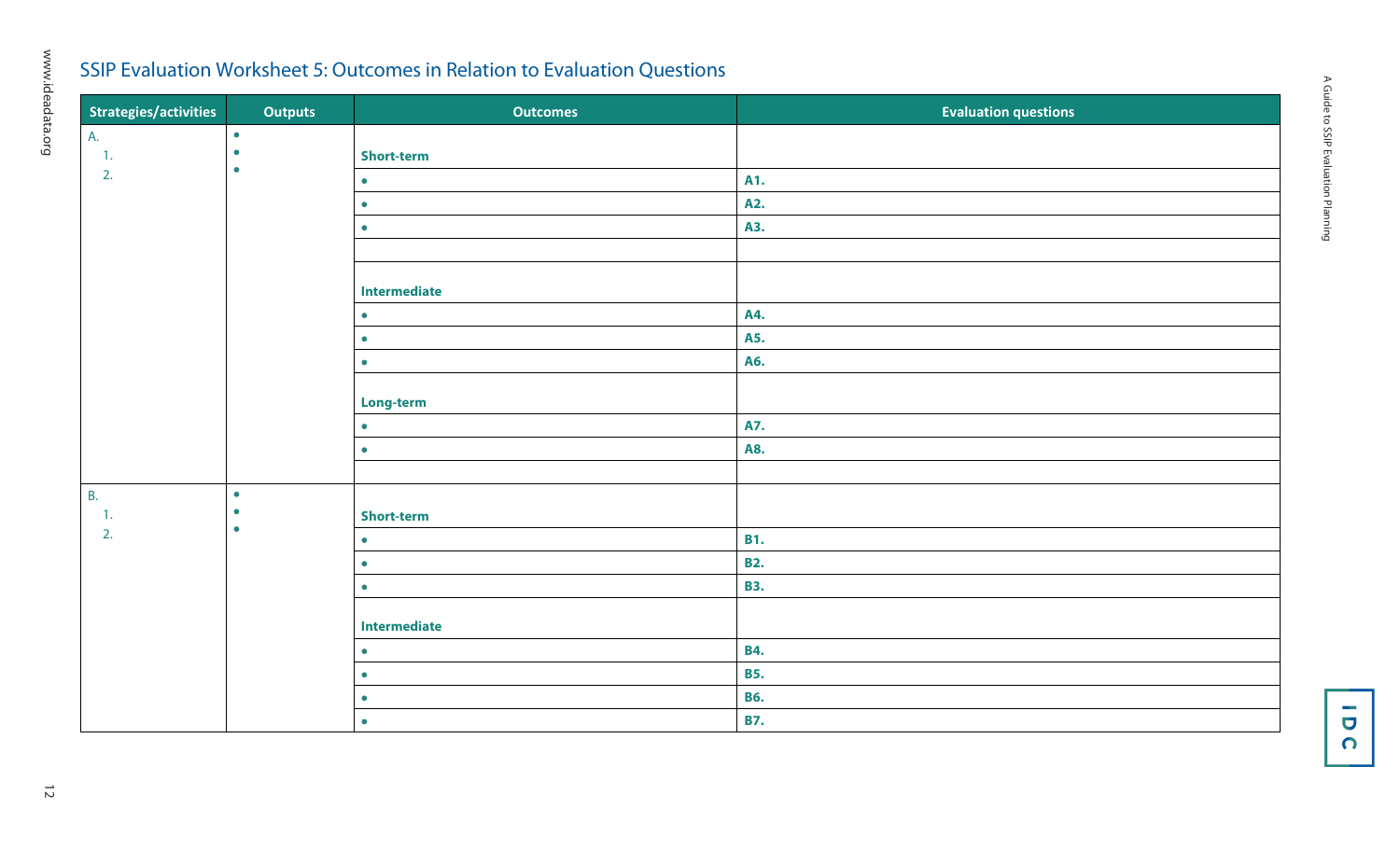### SSIP Evaluation Worksheet 5: Outcomes in Relation to Evaluation Questions (continued)

| Strategies/activities | <b>Outputs</b> | <b>Outcomes</b>     | <b>Evaluation questions</b> |
|-----------------------|----------------|---------------------|-----------------------------|
| <b>B.</b>             |                |                     |                             |
|                       |                | Long-term           |                             |
|                       |                | $\bullet$           | <b>B8.</b>                  |
|                       |                | $\bullet$           | <b>B9.</b>                  |
|                       |                |                     |                             |
| C.                    | $\bullet$      |                     |                             |
| т.                    | $\bullet$      | <b>Short-term</b>   |                             |
| 2.                    | $\bullet$      | $\bullet$           | C1.                         |
|                       |                | $\bullet$           | $C2$ .                      |
|                       |                | $\bullet$           | C3.                         |
|                       |                | $\bullet$           | <b>C4.</b>                  |
|                       |                | <b>Intermediate</b> |                             |
|                       |                | $\bullet$           | <b>C5.</b>                  |
|                       |                | $\bullet$           | C6.                         |
|                       |                | $\bullet$           | <b>C7.</b>                  |
|                       |                |                     |                             |
|                       |                | Long-term           |                             |
|                       |                | $\bullet$           | <b>C8.</b>                  |
|                       |                | $\bullet$           | <b>C9.</b>                  |
|                       |                | $\bullet$           | C10.                        |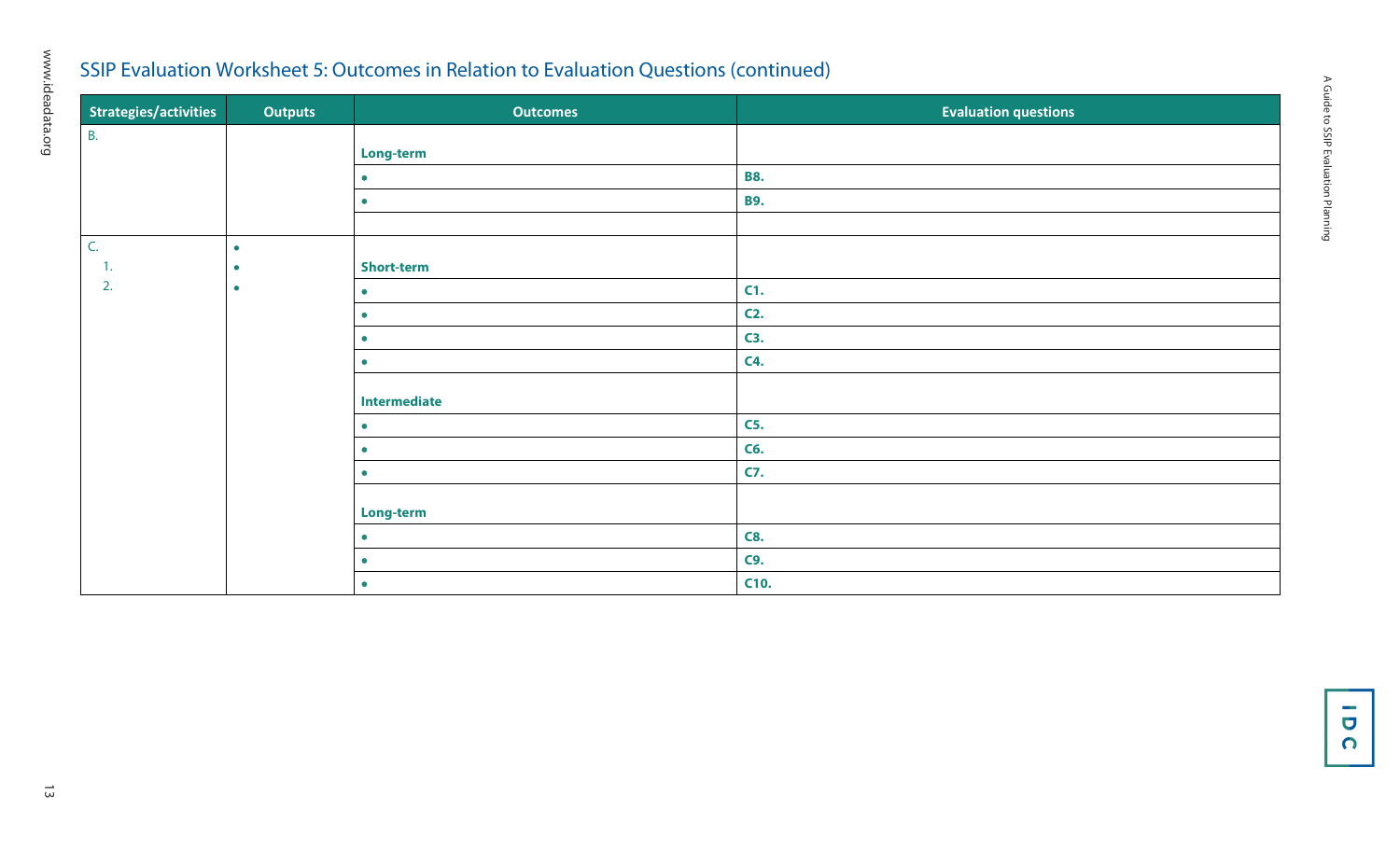### SSIP Evaluation Worksheet 6: Outcomes by Evaluation Question and Performance Indicator

| Outcome                                  |                            |                       |
|------------------------------------------|----------------------------|-----------------------|
| (Short-term, intermediate,<br>long-term) | <b>Evaluation question</b> | Performance indicator |
|                                          |                            |                       |
|                                          |                            |                       |
|                                          |                            |                       |
|                                          |                            |                       |
|                                          |                            |                       |
|                                          |                            |                       |
|                                          |                            |                       |
|                                          |                            |                       |
|                                          |                            |                       |
|                                          |                            |                       |

www.ideadata.org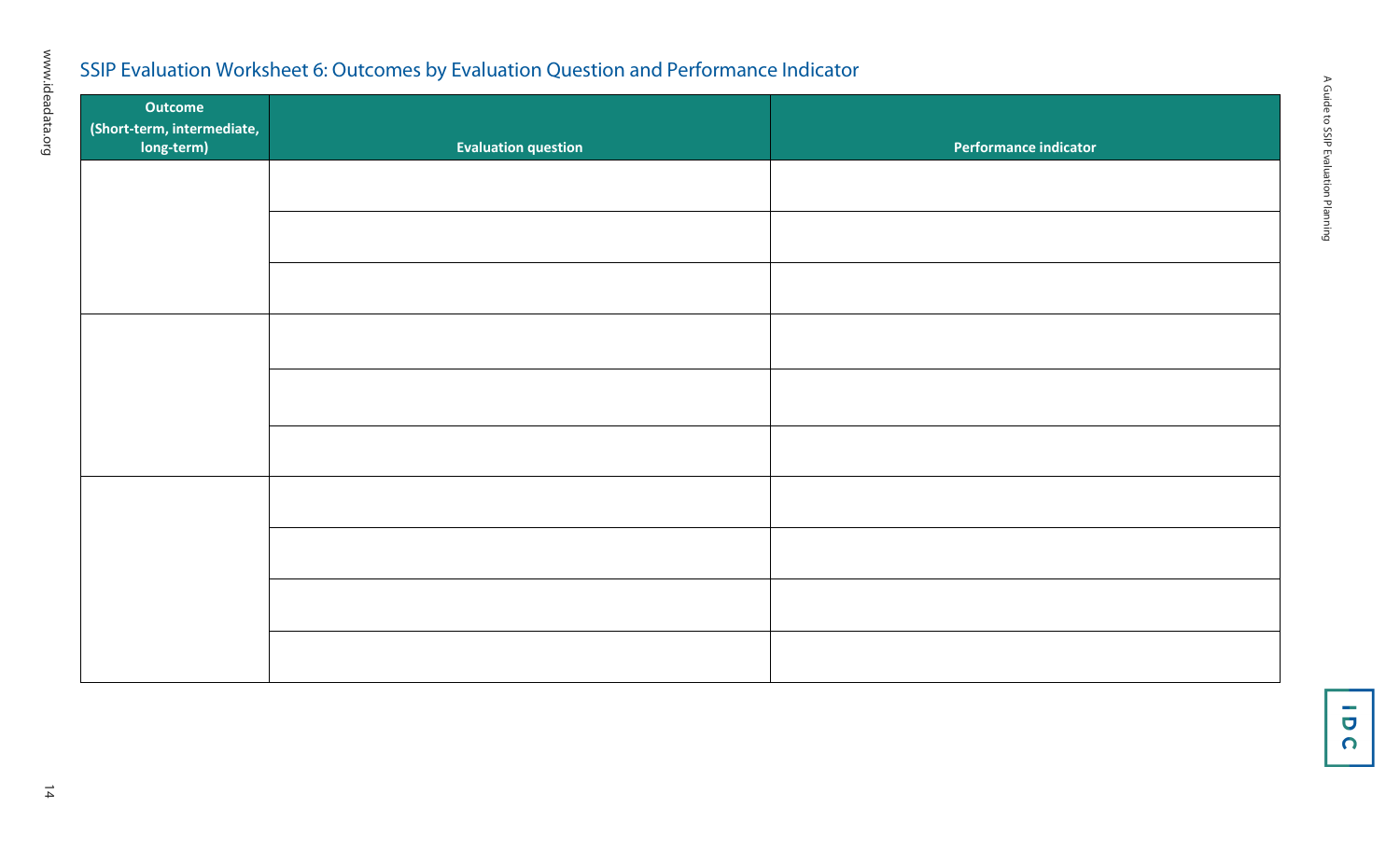# A Guide to SSIP Evaluation Planning A Guide to SSIP Evaluation Planning

# SIPP Evaluation Worksheet 7: Evaluation Questions in Relation to Performance Indicators, Comparisons Planned, and Evaluation Design

|                               | <b>Comparisons planned</b>   |                    |                                 |                             |                                |                                                  |        |                         |                     |             |                             |                                  |                                |                                         |                                  |                                      |             |                                 |                               |        |
|-------------------------------|------------------------------|--------------------|---------------------------------|-----------------------------|--------------------------------|--------------------------------------------------|--------|-------------------------|---------------------|-------------|-----------------------------|----------------------------------|--------------------------------|-----------------------------------------|----------------------------------|--------------------------------------|-------------|---------------------------------|-------------------------------|--------|
|                               |                              |                    | Performance relative to other   |                             |                                |                                                  |        | <b>Change over time</b> |                     |             |                             | <b>Related evaluation design</b> |                                |                                         |                                  |                                      |             |                                 |                               |        |
| <b>Evaluation</b><br>question | <b>Performance indicator</b> | Objective standard | Comparison group<br>convenience | Comparison group<br>matched | Comparison group<br>randomized | Comparison only to self<br>(individual or group) | Other: | Pre-post                | <b>Longitudinal</b> | Single case | None (post measure<br>only) | Other:                           | Pre-post w/comparison<br>group | dronb<br>Longitudinal<br>w/comparison g | Pre-post w/o comparison<br>group | Longitudinal w/o<br>comparison group | Single case | Post only w/comparison<br>group | <b>Comparison to standard</b> | Other: |
| A1.                           | $\bullet$                    |                    |                                 |                             |                                |                                                  |        |                         |                     |             |                             |                                  |                                |                                         |                                  |                                      |             |                                 |                               |        |
|                               | $\bullet$                    |                    |                                 |                             |                                |                                                  |        |                         |                     |             |                             |                                  |                                |                                         |                                  |                                      |             |                                 |                               |        |
|                               | $\bullet$                    |                    |                                 |                             |                                |                                                  |        |                         |                     |             |                             |                                  |                                |                                         |                                  |                                      |             |                                 |                               |        |
| A2.                           | $\bullet$                    |                    |                                 |                             |                                |                                                  |        |                         |                     |             |                             |                                  |                                |                                         |                                  |                                      |             |                                 |                               |        |
|                               | $\bullet$                    |                    |                                 |                             |                                |                                                  |        |                         |                     |             |                             |                                  |                                |                                         |                                  |                                      |             |                                 |                               |        |
| <b>B1.</b>                    | $\bullet$                    |                    |                                 |                             |                                |                                                  |        |                         |                     |             |                             |                                  |                                |                                         |                                  |                                      |             |                                 |                               |        |
|                               | $\bullet$                    |                    |                                 |                             |                                |                                                  |        |                         |                     |             |                             |                                  |                                |                                         |                                  |                                      |             |                                 |                               |        |
|                               | $\bullet$                    |                    |                                 |                             |                                |                                                  |        |                         |                     |             |                             |                                  |                                |                                         |                                  |                                      |             |                                 |                               |        |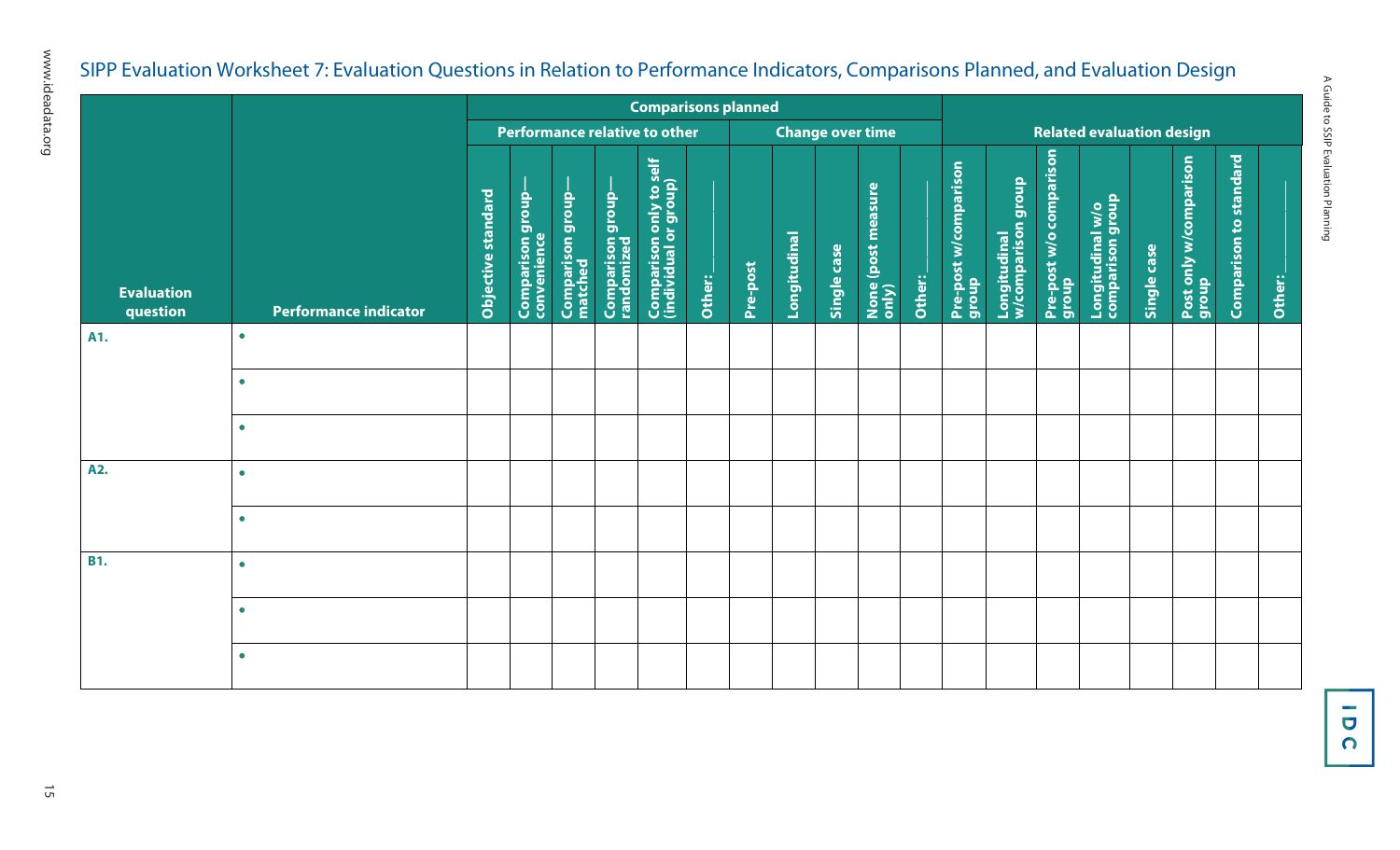# SIPP Evaluation Worksheet 8: Evaluation Questions in Relation to Performance Indicators, Evaluation Design, Data Collection Method, and Tools

| <b>Evaluation question</b> | Performance indicator | <b>Evaluation design</b> | <b>Data collection</b><br>method | Data collection tools<br>(instrument/protocol) |
|----------------------------|-----------------------|--------------------------|----------------------------------|------------------------------------------------|
| A1.                        | $\bullet$             |                          |                                  |                                                |
|                            |                       |                          |                                  |                                                |
|                            | $\bullet$             |                          |                                  |                                                |
|                            |                       |                          |                                  |                                                |
|                            | $\bullet$             |                          |                                  |                                                |
|                            |                       |                          |                                  |                                                |
| A2.                        | $\bullet$             |                          |                                  |                                                |
|                            |                       |                          |                                  |                                                |
|                            | $\bullet$             |                          |                                  |                                                |
|                            |                       |                          |                                  |                                                |
| <b>B1.</b>                 | $\bullet$             |                          |                                  |                                                |
|                            |                       |                          |                                  |                                                |
|                            | $\bullet$             |                          |                                  |                                                |
|                            |                       |                          |                                  |                                                |

A Guide to SSIP Evaluation Planning

A Guide to SSIP Evaluation Planning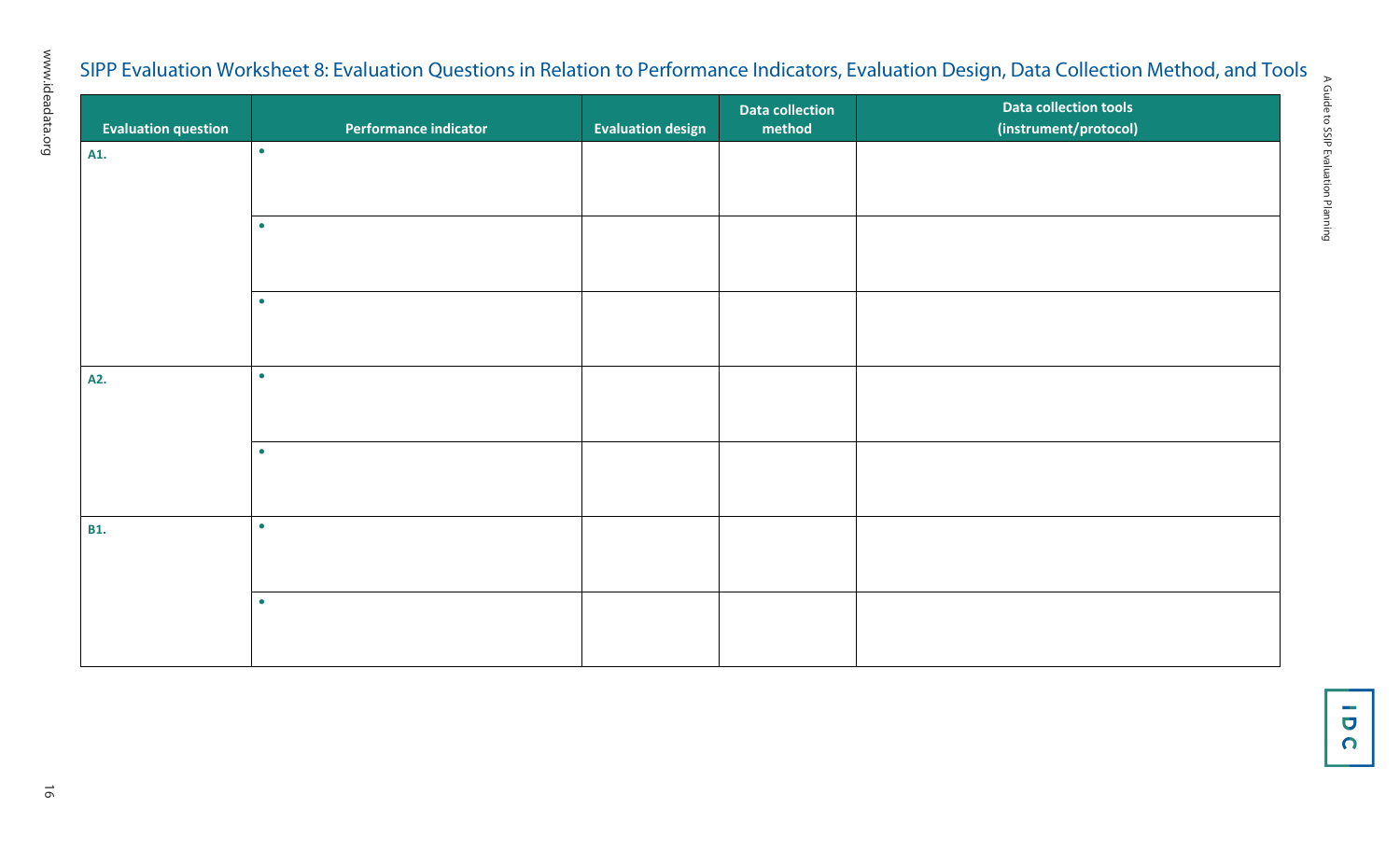### SSIP Evaluation Worksheet 9: Evaluation Data Collection Schedule

|                                 |                     | Status of instrument/<br>protocol:<br>E=exists<br>UD=under development |                                   |                              |                                    |
|---------------------------------|---------------------|------------------------------------------------------------------------|-----------------------------------|------------------------------|------------------------------------|
| <b>Evaluation</b><br>question # | Instrument/protocol | TBD=to be developed                                                    | <b>Frequency of</b><br>collection | <b>First data collection</b> | <b>Additional data collections</b> |
|                                 |                     |                                                                        |                                   |                              |                                    |
|                                 |                     |                                                                        |                                   |                              |                                    |
|                                 |                     |                                                                        |                                   |                              |                                    |
|                                 |                     |                                                                        |                                   |                              |                                    |
|                                 |                     |                                                                        |                                   |                              |                                    |
|                                 |                     |                                                                        |                                   |                              |                                    |
|                                 |                     |                                                                        |                                   |                              |                                    |
|                                 |                     |                                                                        |                                   |                              |                                    |
|                                 |                     |                                                                        |                                   |                              |                                    |
|                                 |                     |                                                                        |                                   |                              |                                    |
|                                 |                     |                                                                        |                                   |                              |                                    |
|                                 |                     |                                                                        |                                   |                              |                                    |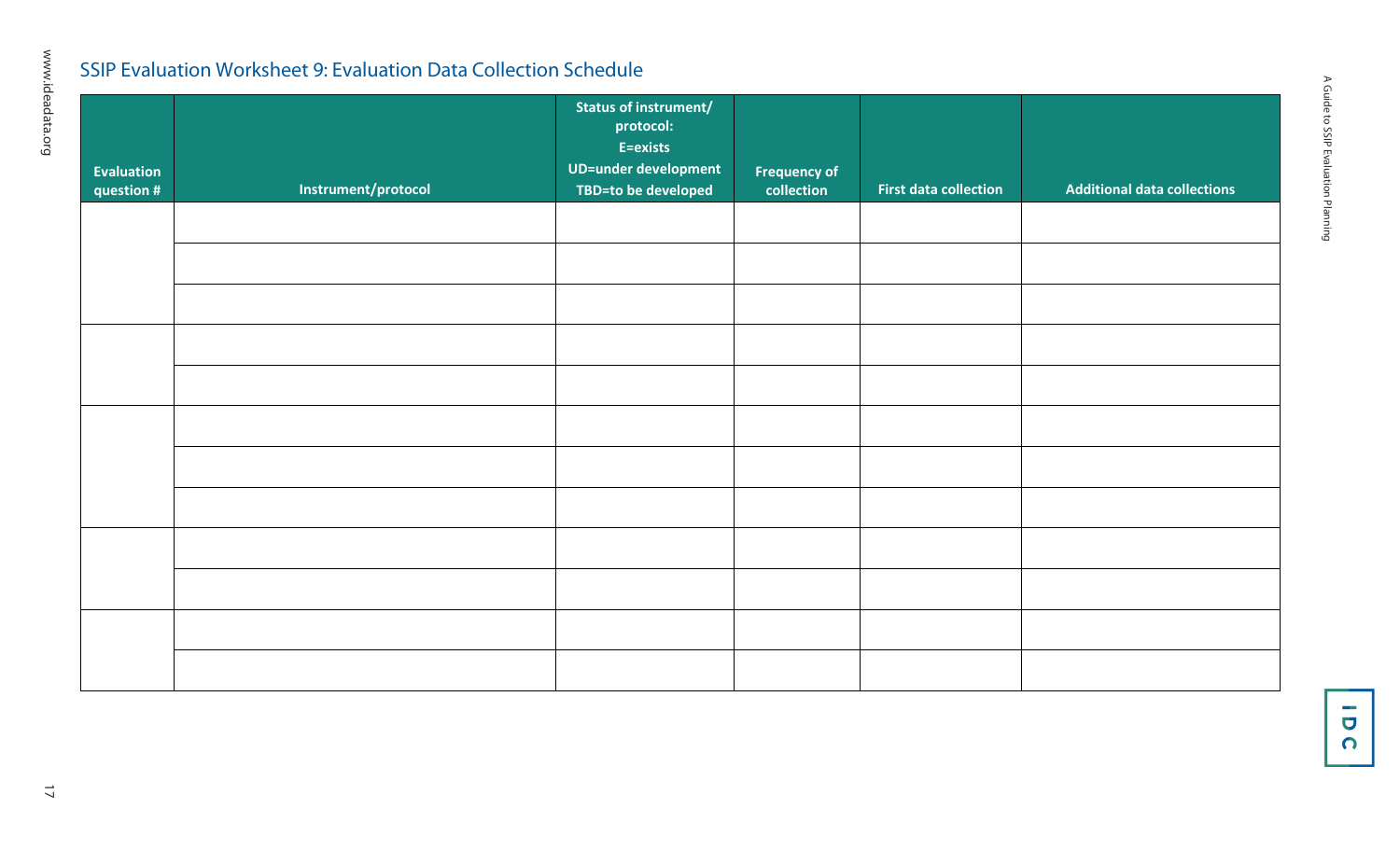### SSIP Evaluation Worksheet 10: Evaluation Analysis Plans by Evaluation Question, Performance Indicator, and Instrument

| Evaluation<br>question # | Performance indicator | Data collection tool<br>(instrument/protocol) | <b>Planned analysis</b> |
|--------------------------|-----------------------|-----------------------------------------------|-------------------------|
|                          | $\bullet$             | $\bullet$                                     | $\bullet$               |
|                          |                       |                                               |                         |
|                          |                       |                                               |                         |
|                          |                       |                                               |                         |
|                          | $\bullet$             | $\bullet$                                     | $\bullet$               |
|                          |                       |                                               |                         |
|                          |                       |                                               |                         |
|                          |                       |                                               |                         |
|                          | $\bullet$             | $\bullet$                                     | $\bullet$               |
|                          |                       |                                               |                         |
|                          |                       |                                               |                         |
|                          |                       |                                               |                         |

www.ideadata.org